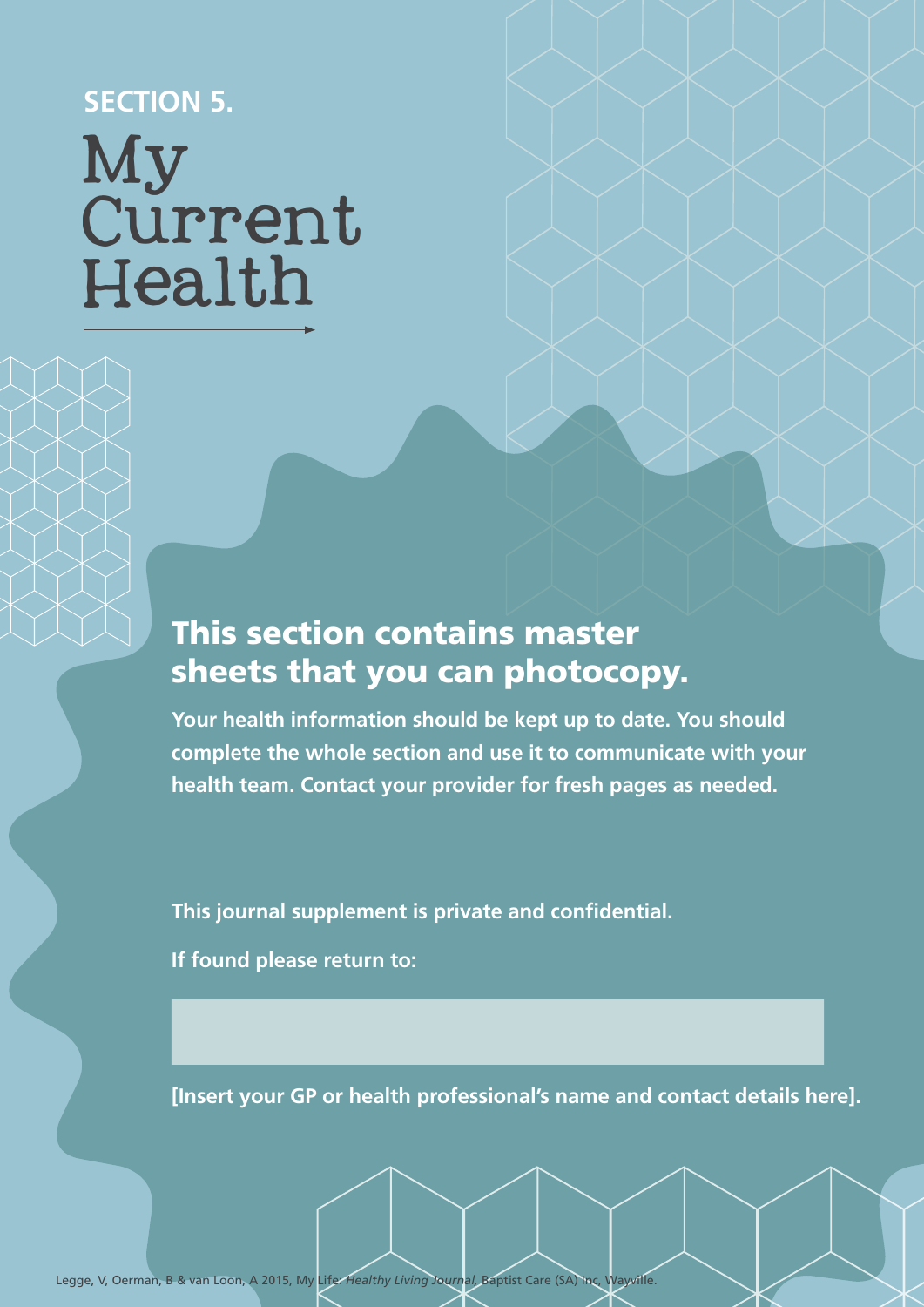#### **MY PRIMARY (MAIN) DIAGNOSIS**

My primary condition/s have been diagnosed as:

#### **MY SCREENING TEST CHECKLIST**

*[Complete this checklist of tests and examinations that you need to monitor to improve your health and prevent complications from your condition/s.] The following checklist is a guide for you to discuss with your GP.*

| <b>SCREENING TESTS</b><br>[It is important to have regular<br>health screening so discuss your | <b>WHEN TO HAVE</b>            | <b>DATE</b><br><b>OF LAST</b> | <b>DATE</b><br><b>NEXT</b><br><b>TEST</b> | <b>NOTES ABOUT</b>     |
|------------------------------------------------------------------------------------------------|--------------------------------|-------------------------------|-------------------------------------------|------------------------|
| unique needs with your GP.]                                                                    | <b>TEST</b>                    | <b>TEST</b>                   | <b>DUE</b>                                | <b>TEST OR RESULTS</b> |
| <b>Blood pressure</b>                                                                          | Once a year                    |                               |                                           |                        |
| <b>Blood tests</b>                                                                             | As needed                      |                               |                                           |                        |
| <b>Bone density</b>                                                                            | Ask your GP                    |                               |                                           |                        |
| <b>Bowel screening</b>                                                                         | Annually over<br>50 yrs of age |                               |                                           |                        |
| <b>Breast examination</b><br>(men & women)                                                     | Once a year                    |                               |                                           |                        |
| <b>Cholesterol checks</b>                                                                      | Once a year                    |                               |                                           |                        |
| <b>Dental checks</b>                                                                           | Every 6 months                 |                               |                                           |                        |
| Diabetes tests                                                                                 | Once a year                    |                               |                                           |                        |
| Eye checks                                                                                     | Once a year                    |                               |                                           |                        |
| <b>Hearing checks</b>                                                                          | As needed                      |                               |                                           |                        |
| Height                                                                                         | Once a year                    |                               |                                           |                        |
| Mammogram (women)                                                                              | Once a year over 50            |                               |                                           |                        |
| Pap Tests (Smear) (women)                                                                      | Every 2 years                  |                               |                                           |                        |
| <b>Pelvic Examination</b>                                                                      | Every 2 years                  |                               |                                           |                        |
| Prostate (men)                                                                                 | Once a year                    |                               |                                           |                        |
| Skin cancer checks                                                                             | At least once a year           |                               |                                           |                        |
| <b>Sexually Transmitted Infection</b><br>screening                                             | Ask your GP                    |                               |                                           |                        |
| <b>Testicular examination</b>                                                                  | Ask your GP                    |                               |                                           |                        |
| Tetanus Diptheria immunisation                                                                 | Every 10 years                 |                               |                                           |                        |
| Weight (BMI)                                                                                   | Once a year                    |                               |                                           |                        |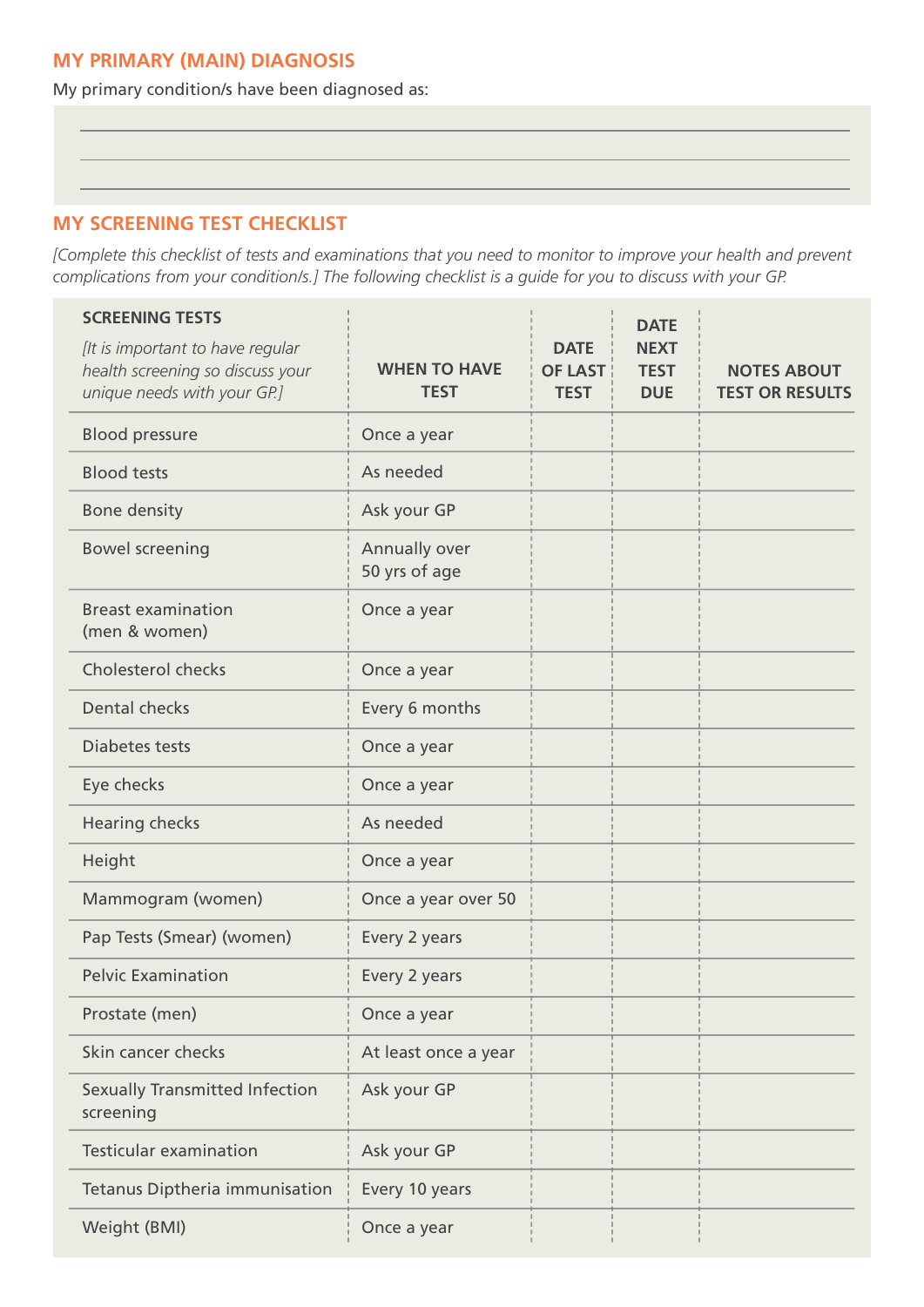## My Health

*[Write the most up to date information about your current health that the health team should know to better assist you to maintain your health.]* 

#### **MY CURRENT MEDICATIONS**

*[Write down all the medications that you are taking at this time. You should add new ones and note when any medications are ceased or changed in the 'Date Ceased' column.]* 

| <b>MEDICATION</b> | <b>DOSE I</b><br><b>TAKE</b> | <b>FREQUENCY</b><br><b>PER DAY</b> | <b>HOW I</b><br><b>TAKE IT</b> | <b>WHY I TAKE IT</b> | <b>DATE</b><br><b>MEDICATION</b><br><b>CEASED</b> |
|-------------------|------------------------------|------------------------------------|--------------------------------|----------------------|---------------------------------------------------|
|                   |                              |                                    |                                |                      |                                                   |
|                   |                              |                                    |                                |                      |                                                   |
|                   |                              |                                    |                                |                      |                                                   |
|                   |                              |                                    |                                |                      |                                                   |
|                   |                              |                                    |                                |                      |                                                   |
|                   |                              |                                    |                                |                      |                                                   |
|                   |                              |                                    |                                |                      |                                                   |
|                   |                              |                                    |                                |                      |                                                   |
|                   |                              |                                    |                                |                      |                                                   |
|                   |                              |                                    |                                |                      |                                                   |
|                   |                              |                                    |                                |                      |                                                   |
|                   |                              |                                    |                                |                      |                                                   |
|                   |                              |                                    |                                |                      |                                                   |
|                   |                              |                                    |                                |                      |                                                   |
|                   |                              |                                    |                                |                      |                                                   |
|                   |                              |                                    |                                | н.                   |                                                   |
|                   |                              |                                    |                                |                      |                                                   |
|                   |                              |                                    |                                | u,                   |                                                   |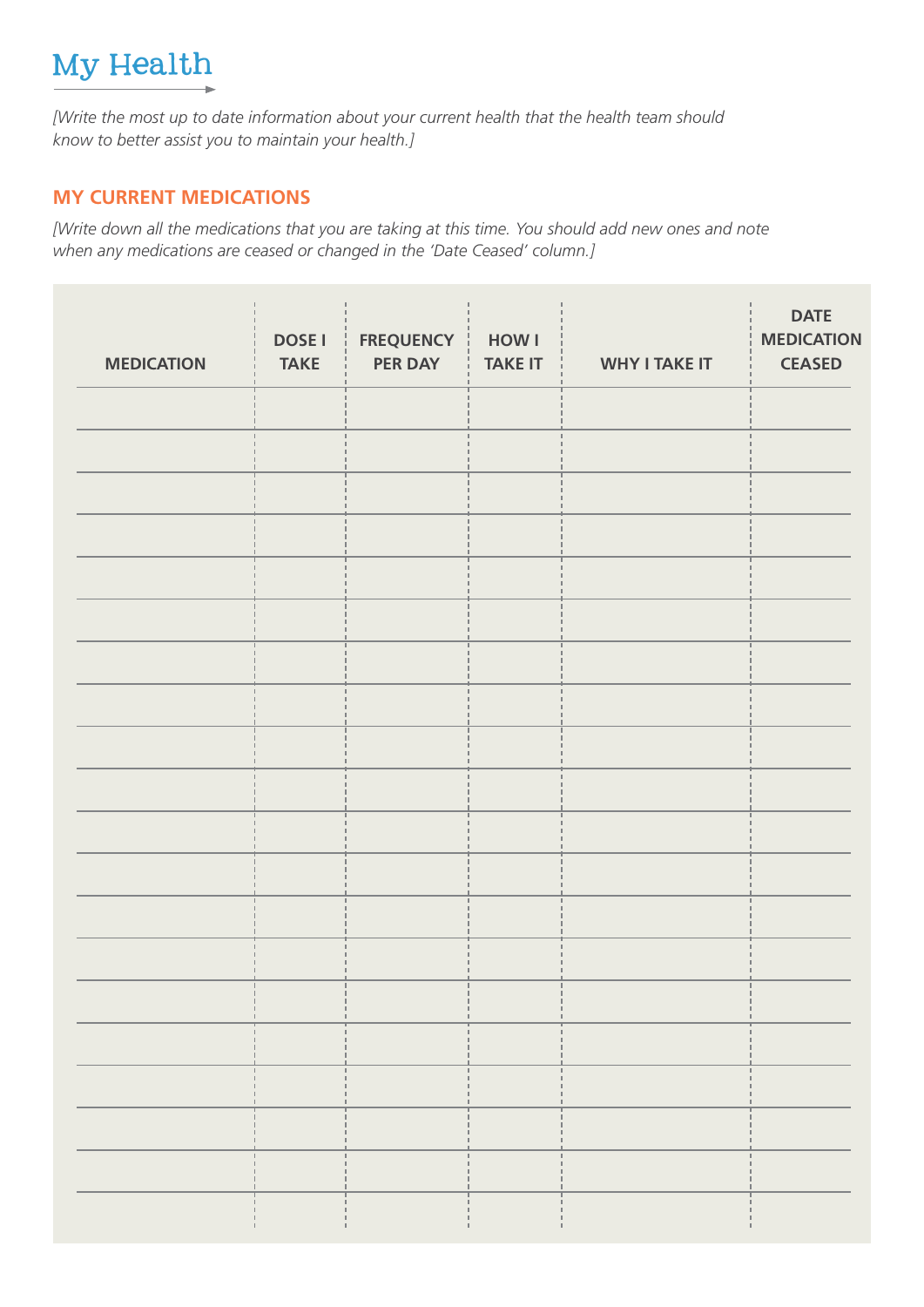#### **MY CURRENT HEALTH ISSUES**

*[Keep a record of any current or changing health issues. It will help the people caring for you to help plan your care with you. It will be important to update this information when anything changes regarding your health so you remember to tell your health workers.]* 

| <b>CURRENT HEALTH ISSUE</b>                    | <b>DATE</b> | <b>RELEVANT INFORMATION</b>                                                                 |
|------------------------------------------------|-------------|---------------------------------------------------------------------------------------------|
| [Note all relevant ongoing and<br>new issues.] |             | [Note information your carers and support<br>workers will need to support you effectively.] |
|                                                |             |                                                                                             |
|                                                |             |                                                                                             |
|                                                |             |                                                                                             |
|                                                |             |                                                                                             |
|                                                |             |                                                                                             |
|                                                |             |                                                                                             |
|                                                |             |                                                                                             |
|                                                |             |                                                                                             |
|                                                |             |                                                                                             |
|                                                |             |                                                                                             |
|                                                |             |                                                                                             |
|                                                |             |                                                                                             |
|                                                |             |                                                                                             |
|                                                |             |                                                                                             |
|                                                |             |                                                                                             |
|                                                |             |                                                                                             |
|                                                |             |                                                                                             |
|                                                |             |                                                                                             |
|                                                |             |                                                                                             |
|                                                |             |                                                                                             |
|                                                |             |                                                                                             |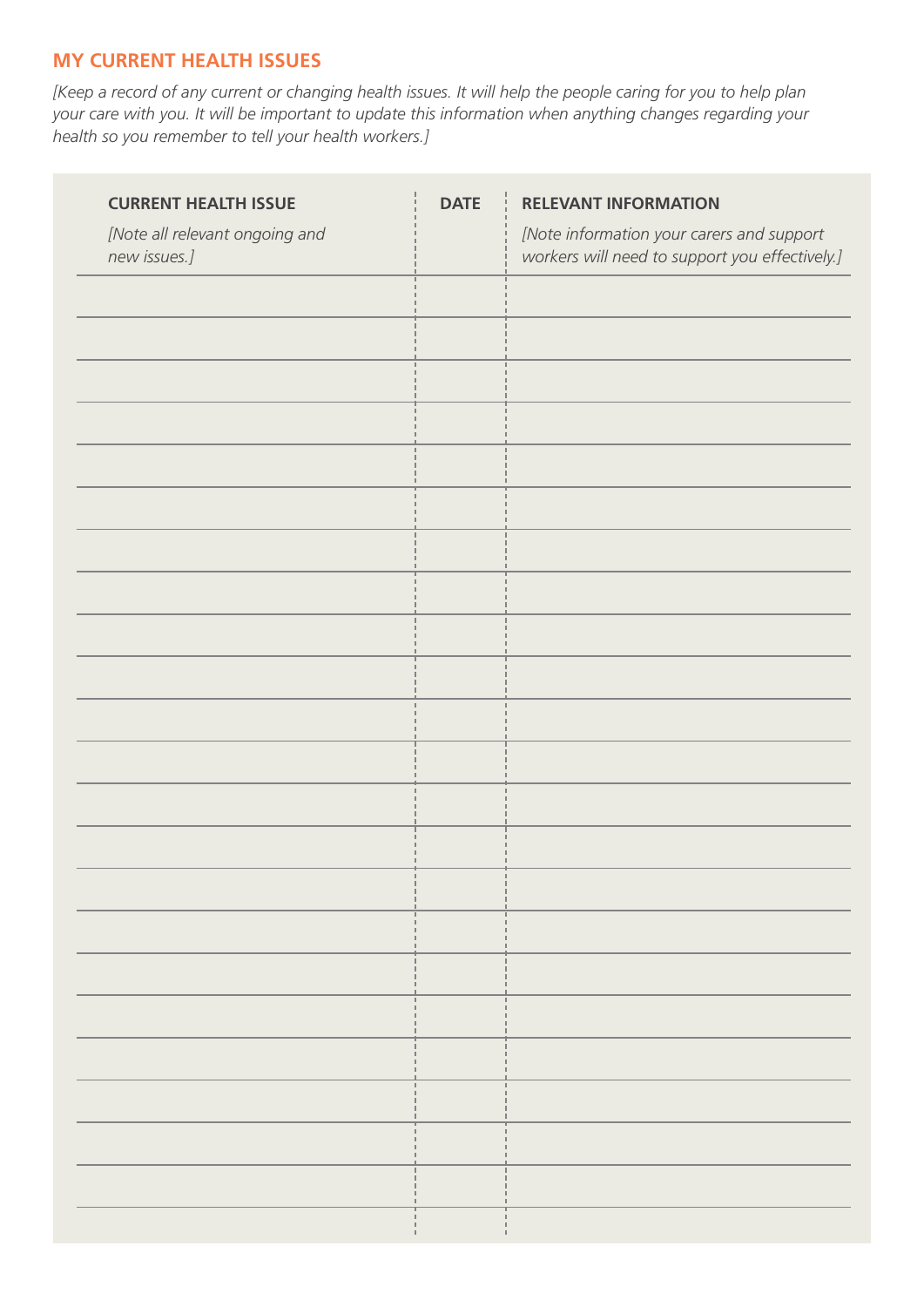#### **MY UPCOMING APPOINTMENTS**

*[Keep a record of your health appointments. This includes medical, nursing, allied health, complementary health and community appointments you may have. It may assist staff to help you to plan your care if they can see who else you are visiting and when those visits are next due.]* 

| <b>I HAVE AN APPOINTMENT WITH:</b>                                    | <b>DATE</b>                 | <b>RELEVANT INFORMATION</b>                                                           |
|-----------------------------------------------------------------------|-----------------------------|---------------------------------------------------------------------------------------|
| [Write name of person you are to see<br>and where you will see them.] | $\mathbf{g}$<br><b>TIME</b> | [Write reason for appointment and any<br>relevant instructions re your plan of care.] |
|                                                                       |                             |                                                                                       |
|                                                                       |                             |                                                                                       |
|                                                                       |                             |                                                                                       |
|                                                                       |                             |                                                                                       |
|                                                                       |                             |                                                                                       |
|                                                                       |                             |                                                                                       |
|                                                                       |                             |                                                                                       |
|                                                                       |                             |                                                                                       |
|                                                                       |                             |                                                                                       |
|                                                                       |                             |                                                                                       |
|                                                                       |                             |                                                                                       |
|                                                                       |                             |                                                                                       |
|                                                                       |                             |                                                                                       |
|                                                                       |                             |                                                                                       |
|                                                                       |                             |                                                                                       |
|                                                                       |                             |                                                                                       |
|                                                                       |                             |                                                                                       |
|                                                                       |                             |                                                                                       |
|                                                                       |                             |                                                                                       |
|                                                                       |                             |                                                                                       |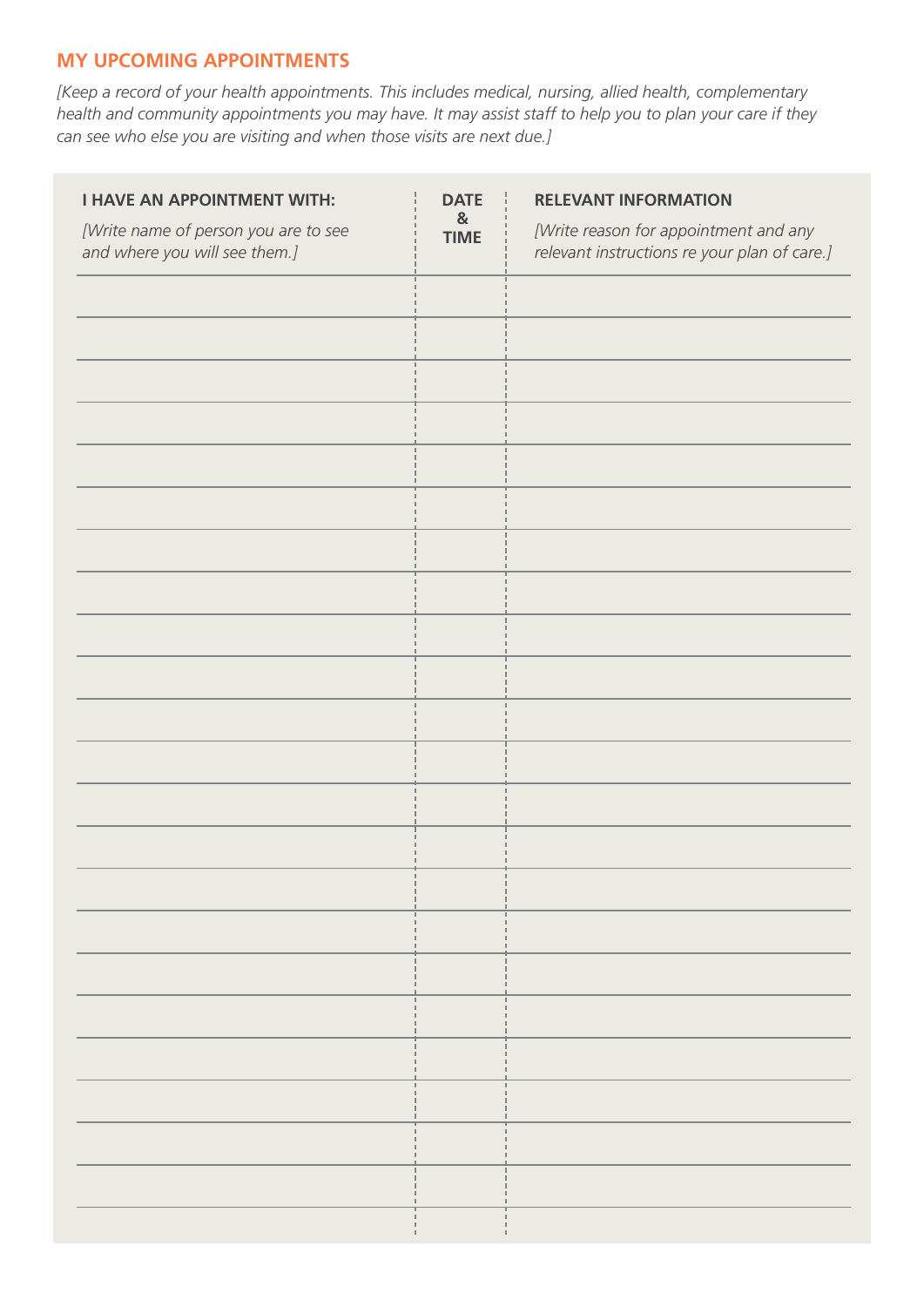#### **MY PERSONAL CARE**

*[Tick the areas in which you need assistance and note any relevant information people may need to know about how you want your assistance provided.]*

| <b>DAILY TASK</b>                                                         | <b>I CAN DO</b><br><b>THIS BY</b><br><b>MYSELF</b> | <b>I NEED</b><br><b>ASSISTANCE</b> |
|---------------------------------------------------------------------------|----------------------------------------------------|------------------------------------|
| Showering, bathing & personal hygiene                                     |                                                    |                                    |
| Brushing my hair                                                          |                                                    |                                    |
| Cleaning my teeth                                                         |                                                    |                                    |
| <b>Getting dressed</b>                                                    |                                                    |                                    |
| Arrange & collect prescriptions                                           |                                                    |                                    |
| Administering & taking my medication                                      |                                                    |                                    |
| Checking skin for signs of pressure injury                                |                                                    |                                    |
| Continence management                                                     |                                                    |                                    |
| Transferring from bed/chair/car etc.                                      |                                                    |                                    |
| Preparing snacks/meals                                                    |                                                    |                                    |
| <b>Eating meals</b>                                                       |                                                    |                                    |
| Daily living support e.g. washing, shopping,<br>cleaning, gardening etc.  |                                                    |                                    |
| Making & attending appointments                                           |                                                    |                                    |
| Providing my specific health support needs                                |                                                    |                                    |
| Monitoring my general health e.g. regular<br>health screening & follow up |                                                    |                                    |



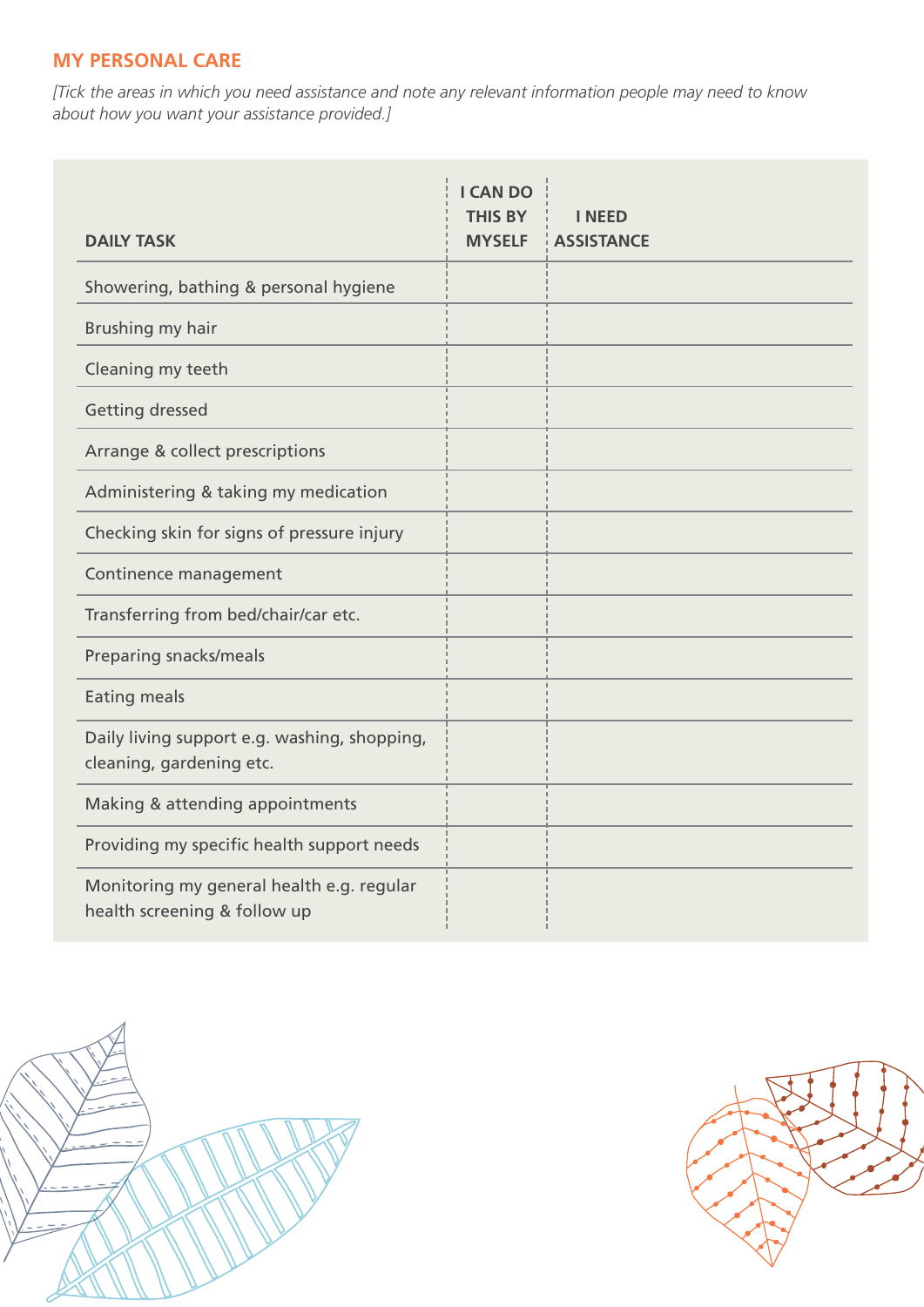#### **MY PREFERRED MODE OF TRANSPORT**

*[Write down your preferred mode of transport and who provides it.]*

| <b>TRANSPORT OPTION</b> | <b>SERVICE PROVIDER DETAILS</b> | <b>WHICH PERSON?</b> |
|-------------------------|---------------------------------|----------------------|
|                         |                                 |                      |
|                         |                                 |                      |
|                         |                                 |                      |
|                         |                                 |                      |
|                         |                                 |                      |
|                         |                                 |                      |
|                         |                                 |                      |

#### **MY EQUIPMENT AND DEVICES**

*[Write down the equipment and devices that you use to help you move around and manage your life. Note your maintenance plan for that equipment.]*

| <b>EQUIPMENT</b> | <b>WHAT</b><br><b>MAINTENANCE</b><br><b>IS REQUIRED</b> | <b>WHO</b><br><b>DOES IT?</b> | <b>MAINTENANCE</b><br><b>IS DUE WHEN?</b> | <b>DATE</b><br><b>COMPLETED</b> |
|------------------|---------------------------------------------------------|-------------------------------|-------------------------------------------|---------------------------------|
|                  |                                                         |                               |                                           |                                 |
|                  |                                                         |                               |                                           |                                 |
|                  |                                                         |                               |                                           |                                 |
|                  |                                                         |                               |                                           |                                 |
|                  |                                                         |                               |                                           |                                 |
|                  |                                                         |                               |                                           |                                 |

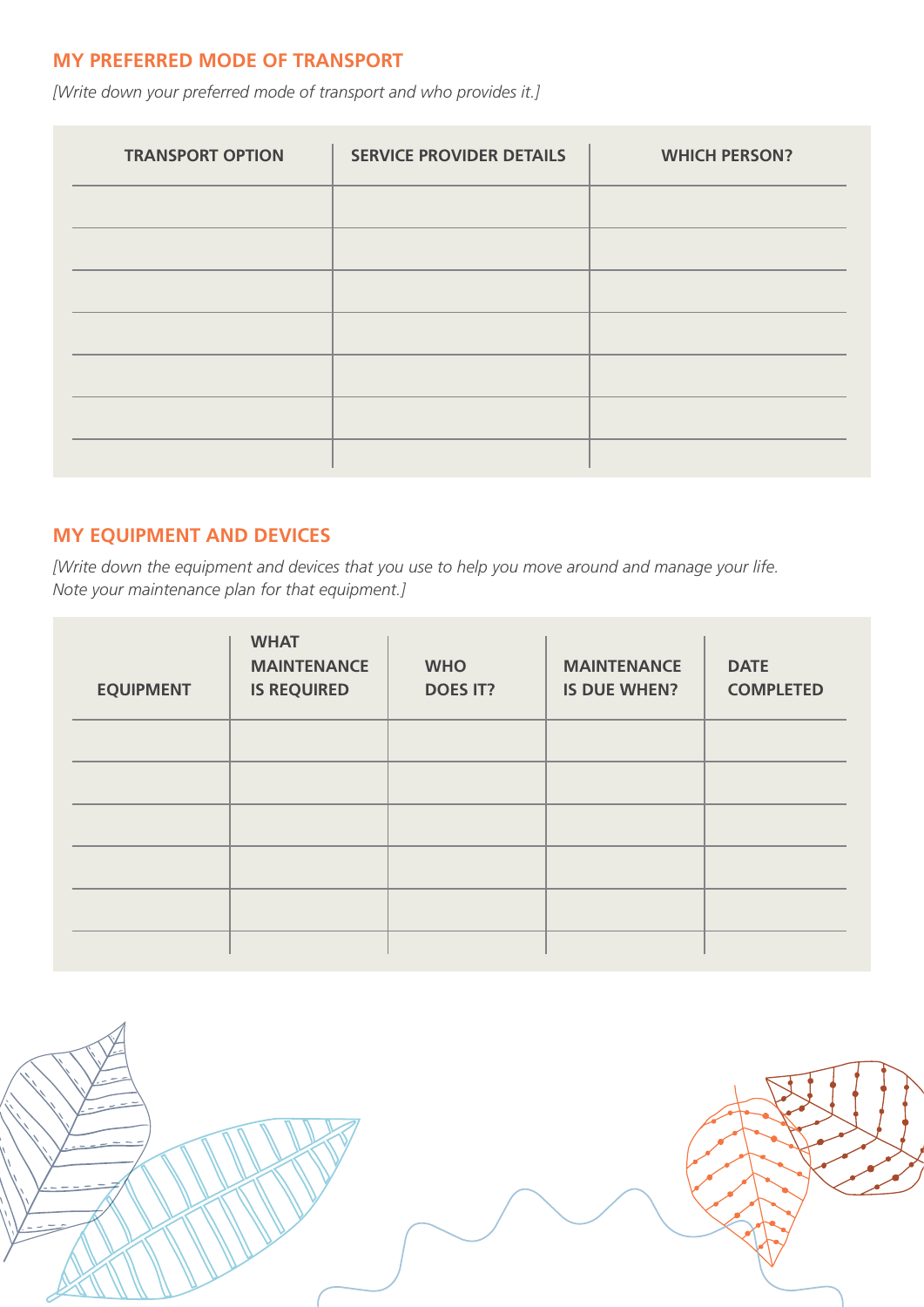| Additional information about my mobility: |  |  |
|-------------------------------------------|--|--|
|                                           |  |  |
|                                           |  |  |
|                                           |  |  |
|                                           |  |  |

#### **MY SUPPORT WORKER PREFERENCES**

*[Write down any personal preferences and contact details for the people who support you so they can provide the care you want.]* 

People who provide me with assistance to live my life include:

|          | None                                                 |
|----------|------------------------------------------------------|
| $\left($ | Family                                               |
|          | Friends                                              |
| (        | In-home support from an agency or service: see below |
|          | Out-of-home respite                                  |
|          |                                                      |

Other .........................................................................................................................................................

| <b>MY CURRENT COMMUNITY/</b><br><b>HOME SUPPORT SERVICES</b> | <b>NAME OF CONTACT</b> | <b>PHONE</b> |
|--------------------------------------------------------------|------------------------|--------------|
|                                                              |                        |              |
|                                                              |                        |              |
|                                                              |                        |              |
|                                                              |                        |              |
|                                                              |                        |              |
|                                                              |                        |              |
|                                                              |                        |              |
|                                                              |                        |              |
|                                                              |                        |              |
|                                                              |                        |              |
|                                                              |                        |              |
|                                                              |                        |              |
|                                                              |                        |              |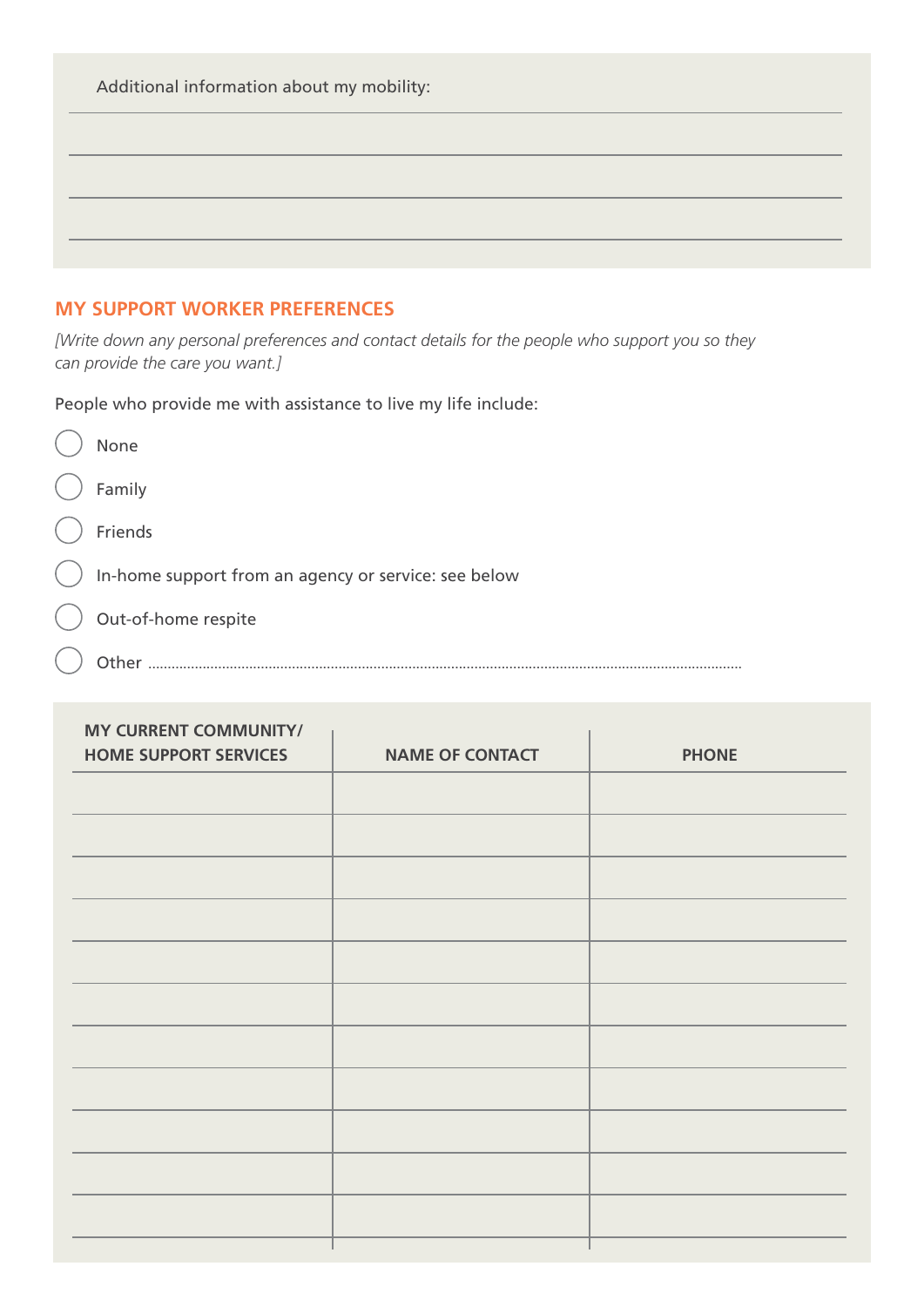• Before you enter my home I would like you to:

• My morning routine is:

• My afternoon routine is: